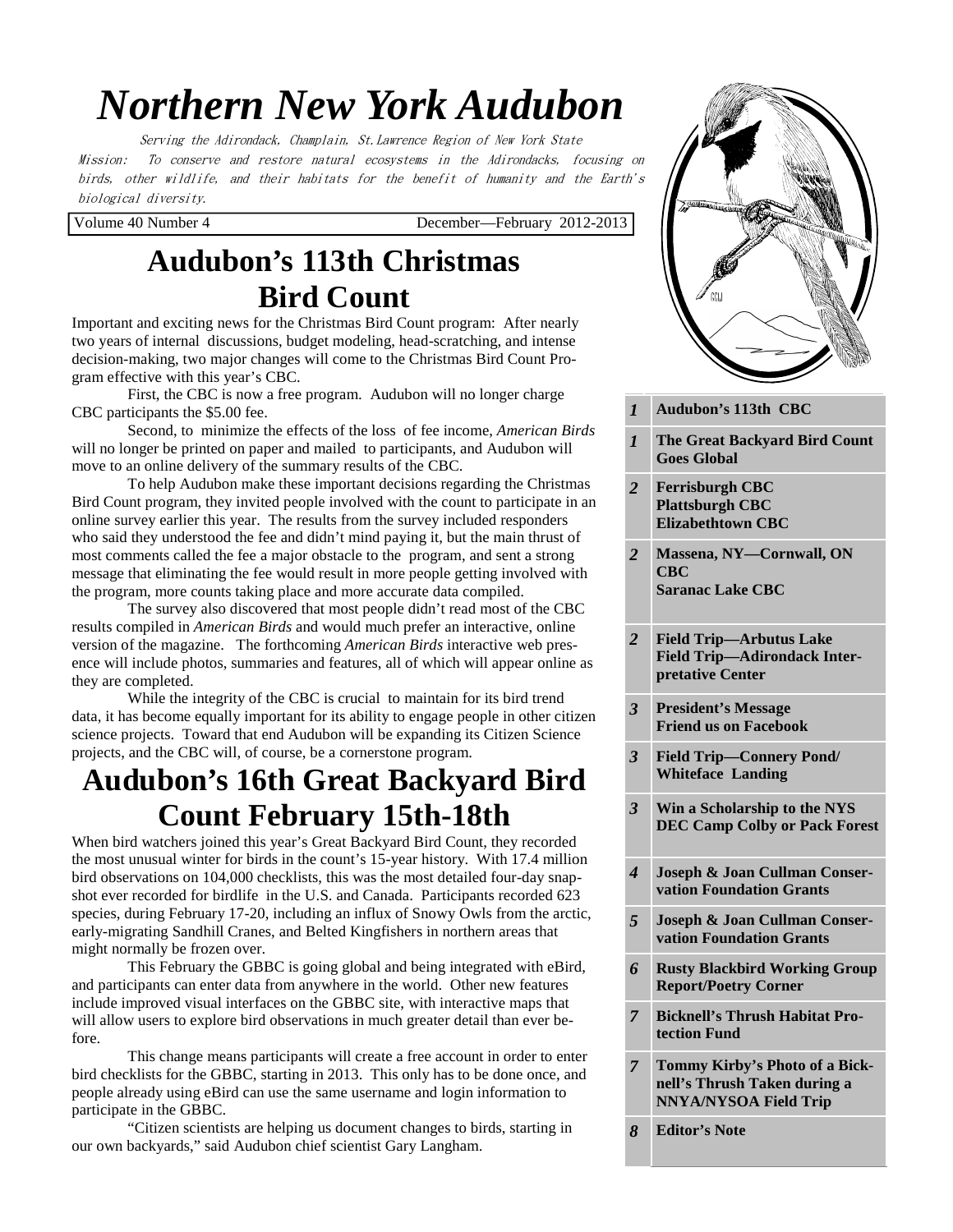# *Audubon's 113th Annual Christmas Bird Count*

# **Ferrisburgh (VT/NY) CBC**

*Saturday, December 15th.* The Ferrisburgh count circle includes a swath of Lake Champlain shoreline as far west as Route 22. For information contact John & Pat Thaxton: JPThax5317@gmail.com or 518.576.4232.

# **Plattsburgh (NY) CBC**

*Sunday, December 16th*. The count circle is centered on Route 9 just south of the entrance to the former Plattsburgh Air Base. As the participants in this count do not meet before dispersing to their territories, contact Judy Heintz at (518) 563-5273 or heintz.judith@gmail.com to arrange for a territory.

# **Elizabethtown (NY) CBC**

*Saturday, December 22nd.* If you are interested in participating in this year's count, please contact Charlotte Demers at: cdemers@frontiernet.net or (518) 582-2157. The count dinner will be held at the lovingly refurbished Deer's Head Inn at 5:00 p.m. (bar opens at 4:00).

# **Massena, N.Y.-Cornwall, ON CBC**

**Saturday, December 22nd** Join us for the 41st annual Massena portion of the Massena-Cornwall CBC on December 22nd. A little more than half of the circle is on the US side of the border. 78 species were found last year setting many new records for our count. We look forward to a festive count dinner in Massena afterwards. Call Eileen Wheeler at 315-386-2482 or email: eiwheeler@yahoo.com.

#### **Saranac Lake (NY) CBC**

**Sunday, December 30th.** 57th year of this count! Meet in the parking lot at Howard Johnson's on Route 86 in Lake Placid at 7:00 a.m. sharp, or (preferably) contact the compiler, Larry Master (617) 285-9086; lawrencemaster@gmail.com. ahead of time if you plan to participate. A festive count dinner will be held at a location TBD on Sunday evening,

# **Saturday January 19, 2013 Arbutus Lake Newcomb**

Participants will snowshoe a 2 mile loop around the shore of Arbutus Lake in the Huntington Wildlife Forest. This flat trail goes through mostly softwood and mixed wood forest. There is the possibility that Red and White-winged Crossbills will be in the softwoods along the trail.

**Time:** 10:00 am

**Meet**: Meet at the Adirondack Interpretive Center, 5922 State Route 28N Newcomb, NY

**Leader**: Charlotte Demers

**Registration**: Email to cdemers@frontiernet.net or call the AIC at (518) 582-2000

# **Saturday February 2, 2012 Adirondack Interpretive Center Newcomb**

After checking out the birds at the AIC feeder, which in recent winters included redpolls, evening grosbeaks, chickadees and nuthatches, we will head out to the Sucker Brook trail. This 1.0-mile trail runs along the outlet to Rich Lake providing opportunities to glimpse mink and otter in the open water. The surrounding hardwood forest is a great place to spot woodpeckers.

**Time**: 10:00 a.m.

**Meet**: At the Adirondack Interpretive Center, 5922 State Rt 28N Newcomb, NY **Leader**: Charlotte Demers

**Registration**: Email to cdemers@frontiernet.net or call theAIC at (518) 582-2000

# **NNYA**

**Northern New York Audubon, Inc.** 

#### **Board of Directors**

**Charlotte Demers President Newcomb (518) 582-2157 Larry Master, PhD Vice-President Lake Placid (518) 645-1545 Leslie Karasin Treasurer Saranac Lake (518) 891-2193 Mary O'Dell Secretary Bloomingdale (518) 354-8235** 

 **Alan Belford** *Saranac Lake*  **Joan Collins** *Long Lake*   **Jorie Favreau, PhD** *Tupper Lake*  **Glenn Johnson, PhD** *Potsdam*   **Brian McAllister** *Saranac Lake*   **Melanie McCormack** *Keene*   **Peter O'Shea** *Fine*   **Angelina Ross** *Canton* **John Thaxton** *Keene* **Pat Thaxton** *Keene* **Leah Valerio** *Tupper Lake*   **Mary Beth Warburton** *Potsdam*   **Eileen Wheeler** *Canton* **Kathleen Wiley** *Keene* 

**Northern New York Audubon, Inc. A chapter of National Audubon Society serving the Adirondack, Champlain and St. Lawrence regions of northern New York, including Clinton, Essex, Franklin, Hamilton and St. Lawrence counties.** 

*Correspondence and Membership Information* **Northern New York Audubon PO Box 488 Keene Valley, New York 12943-0488** 

**John Thaxton, Newsletter Editor PO Box 488 Keene Valley, NY 12943-0488** 

**NNYA Web Site: www.nnya.org Charlotte Demers, Web Master**

*Northern New York Audubon Newsletter* **is published by Northern New York Audubon, Inc.** 

**Vol. 40 No. 4**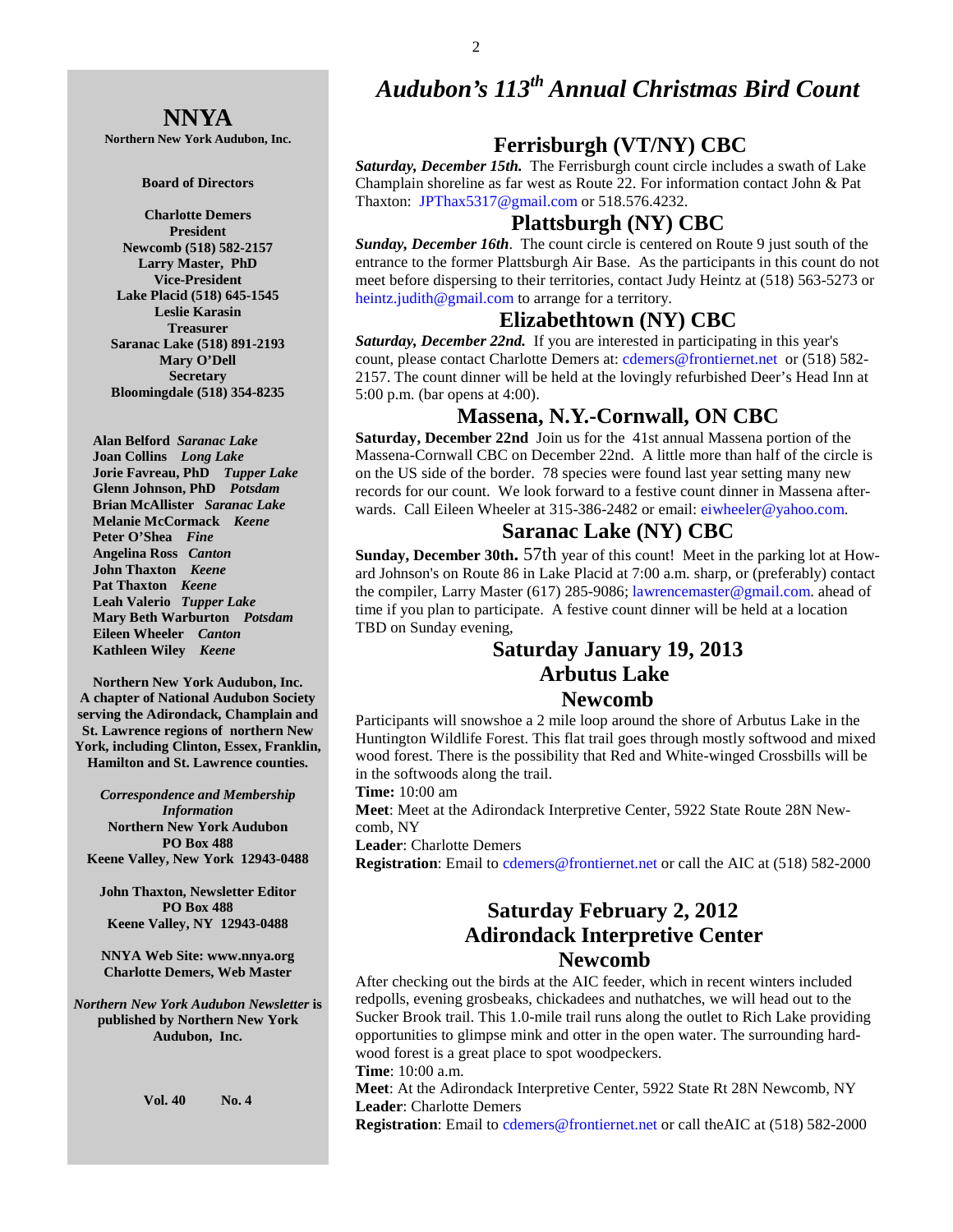## **President's Message**

I am writing to ask our membership for some much needed help. No, I am not asking you to write us a check; I am asking for your valuable time. Northern New York Audubon is presently seeking nominations for its Board of Directors. Your current Board consists of a fabulous group of individuals that do a tremendous job keeping this organization active, relevant and engaged in important conservation issues. When new terms begin in July 2013, many of us will need to step down from the board when our terms expire. There are no prerequisites to being a member of the Board of Directors. You don't need to have experience with other non-profits, have a special skill set, or even be an excellent birder (I certainly am not). All you need is a desire to help this organization grow and continue to achieve its mission statement: "To conserve and restore natural ecosystems in the Adirondack, Champlain and St. Lawrence regions of New York State, focusing on birds, other wildlife, and their habitats for the benefit of humanity and the Earth's biological diversity." Our meetings, which typically last 2 hours, are held six times a year, so we meet about every other month. At these meetings, we listen to Committee Reports, conduct the fiscal business of the organization, and discuss conservation issues that are germane to our region. We also make determinations on how best to spend our grant monies, selecting projects that help promote conservation and education in our area. Being a member of the Board requires nothing more than a willingness to contribute a small amount of time (about 50 hours/year) to an organization that endeavors to "promote the protection and proper management of birds, other wildlife and their habitats through advocacy and education." If you are interested in serving as a member of the Board, consider nominating yourself (perfectly acceptable). If you know someone who would be a benefit to this organization, nominate them as a candidate and the Nominating Committee will contact them to determine their interest. Please don't hesitate to contact me with questions or nomination suggestions.

 And, as always, this time of year, I strongly encourage everyone to participate in some of the great Citizen Science programs that are available; Christmas Bird Counts, Project Feeder Watch and the Great Backyard Bird Count (Feb. 15-18, 2013). These three projects are fabulous ways to make your love of watching birds inform our understanding of their behavior, movement and population changes**.** 

#### **—Charlotte Demers**



**NNYA maintains a very active Facebook site, complete with information about field trips, programs, festivals and celebrations.** 

 **Friend us on Facebook!** 

# **Saturday February 23, 2013 Cross-Country Ski Connery Pond to Whiteface Landing**

This six-mile round-trip passes through some beautiful woods, past a lovely pond and ends up at the extremely scenic Whiteface Landing at the north end of Lake Placid. As Tony Goodwin puts it in *Classic Adirondack Ski Tours*: "The skiing has enough ups and downs to keep experienced skiers from being totally bored while not terrifying less experienced skiers." We'd classify the trail as suitable for experienced beginners and light intermediate skiers.

**Time:** 9:00 a.m.

**Meet**:The Trailhead is located on Rt. 86, 3.1 miles east of the stoplight at the junction of Rts. 86 & 73 in Lake Placid and is marked with a DEC sign—if the trailhead is not plowed, park on the road.

**Bring:** Lunch

**Leaders**: Pat & John Thaxton

**Registration:** Contact Pat or John by calling (518)576-4232 or by emailing: jpthax5317@gmail.com.



*Connery Pond* 

# **DEC Camp Scholarship**

Win a week at Camp Colby in Saranac Lake or Pack Forest in Warrensburg! Boys and girls ages 11 to 17 are eligible. Learn about the environment, enjoy traditional camp activities such as swimming, canoeing, hiking, and archery. Sportsman education is also available.

 Write a short essay about why you'd like to go to camp to be considered for a \$350.00 scholarship. Be sure to tell us about yourself and include your age, year in school, address, and phone number.

 For more information, consult the DEC website at www.dec.ny.gov/education. Please send your entry to Eileen Wheeler, 585 Pink School Rd., Canton, NY 13617 or email eiwheeler@yahoo.com by March 1, 2013.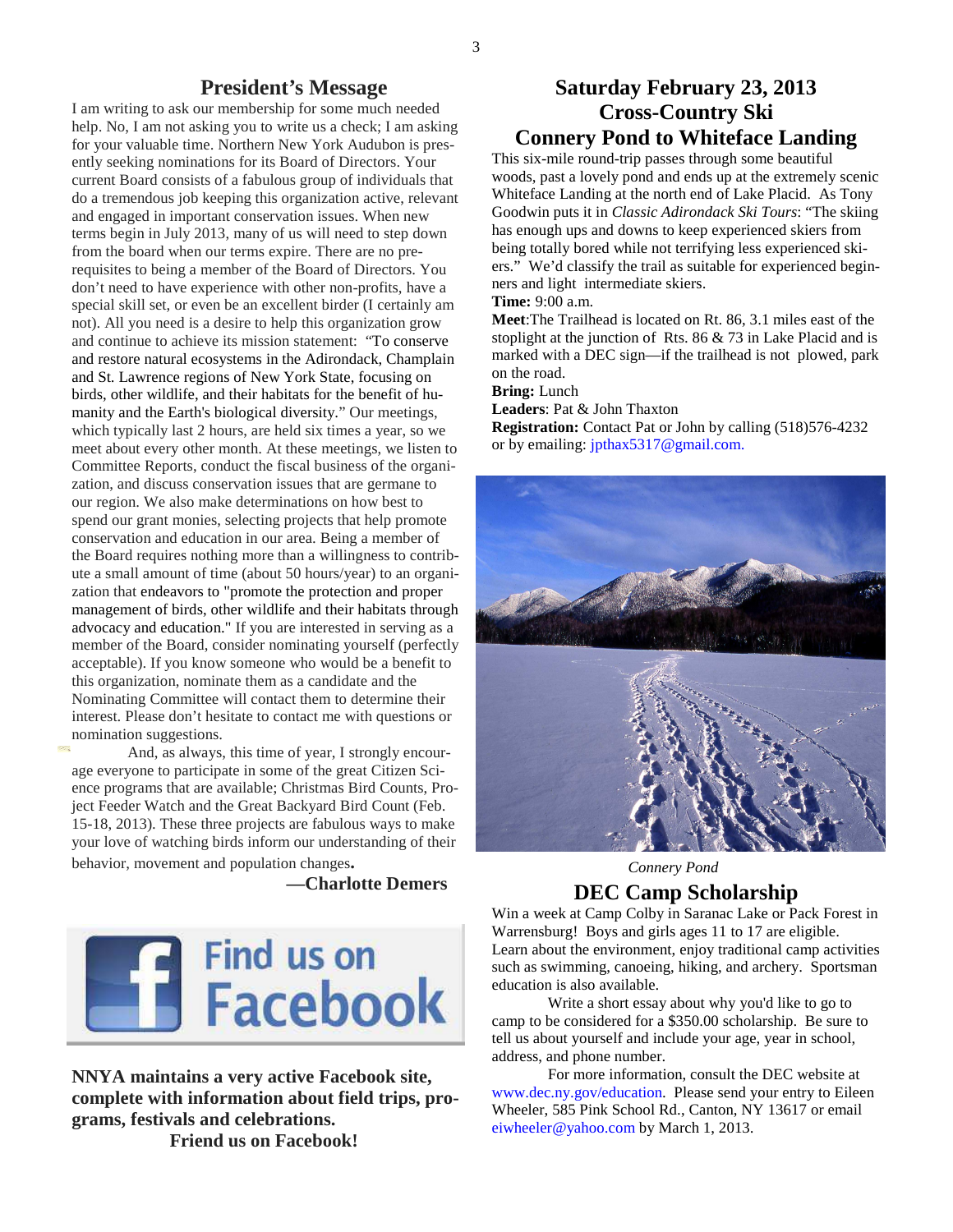# The Joseph and Joan Cullman Conservation Foundation 2012 Grant

- **The Joseph and Joan Cullman Conservation Foundation/Northern New York Audubon Avian Research Award (\$3,000)** helped support the Wildlife Conservation Society's ongoing investigation of the impacts of exurban development on passerine and piciform bird populations in the Adirondack Park, with an emphasis on how a suite of species react to houses, power lines, lawns, driveways and the human activities associated with them. Previous work in this study found that while some generalist species, such as crows and jays and grackles, benefited from exurban development, the more specialized species that require very particular sorts of habitat and food resources, like winter wren and Swainson's thrush, experienced increasingly negative breeding success as proximity to development increased. Half of this award underwrote the work of Dr. Chad Seewagen, whose work with the physiological health and physiological response of birds to exurban development will significantly enhance the WCS community level analyses and provide a unique and synergistic perspective on avian physiology apropos of habitat. Specifically, Dr. Seewagen collected blood samples and analyzed hematocrit volume and plasma triglyceride levels to asses energy levels; uric acid levels to determine dietary protein content; and heterophil:lymphocyte ratios to measure chronic stress. He collected samples primarily from ovenbirds, a species sufficiently abundant in both developed areas and undeveloped reference sites to make graphic physiological comparisons. We look forward to reviewing the results of this WCS/Dr. Seewagen work.
- **The Joseph and Joan Cullman Conservation Foundation/Northern New York Audubon/Great Adirondack Birding Celebration Annual Lecture (\$750)** featured

Richard Crossley, whose revolutionary new field guide to birds, *The Crossley ID Guide* (Princeton University Press), created an unprecedented sensation when published last year. Crossley took more than ten thousand photos for the book, which consists of astonishing, digitally photoshopped montages of every North American species of bird, with each plate depicting a given species in every phase of development and plumage variation, at all times of year and in the appropriate habitat. In what must surely have amounted to a Herculean effort (it required hitchhiking more than a hundred thousand miles), Crossley managed to put the project together, and to the surprise and delight of everyone at his lecture he absolutely charmed the full-house audience at the Paul Smiths VIC. His personable, funny, self-deprecating narrative of his relationship to birding elicited multiple salvos of hearty laughter, and the stunning series of photos he projected as he spoke elicited an eyebrow-raising number of gasps from the audience.

• **The Joseph and Joan Cullman Conservation Foundation/Northern New York Audubon/Hamilton County Boreal Birding Festival Annual Lecture (\$750)**

presented Dr. Bruce Beehler, Vice President, Indonesia-Pacific Islands, Conservation International, who spoke at the Adirondack Museum about his work in Papua New Guinea and its relationship to his experiences in the Adirondacks, where he developed a sterling reputation right out of college with the 1974 publication of his *Birds of the Adirondack Park* (Adirondack Mountain Club). Dr. Beehler went to summer camp in the Adirondacks and went on to spend essentially all his free time hiking and climbing and birding in the mountains. Since graduating college he has made more than fifty trips to Papua New Guinea, where he and his team discovered several bird species unknown to science and where he has documented species previously considered extinct, such as Berlepsch's Six Wired Bird of Paradise, and discovered previously unknown species, such as the waffled honey eater. These exotic places and species notwithstanding, Dr. Beehler described his work in the Adirondacks and in Papua New Guinea's Foja Mountains as though a quick drive could get him from one range to the other. The large crowd marveled at a *60- Minutes* video clip of an exotic lyre bird performing its mind-bogglingly elaborate courtship display.

• **The Joseph and Joan Cullman/Northern New York Audubon Boreal Bird** 

**Studies Award (\$1,500)** underwrote a study of rusty blackbird populations in the Adirondacks, the southernmost extreme of its range in North America, by searching for nesting birds in specific locations where they had previously nested, such as Massawepie Mire, Wanakena, Minerva, Moose River Plains, Shingle Shanty Preserve and Research Station and Spring Pond Bog. Despite observations of nesting rusty blackbirds in these locations as recently as 2011, only one pair, apparently not nesting, was detected in Massawepie and a single adult bird in Shingle Shanty, which suggests, perhaps, the continuing precipitous decline in the Adirondacks of rusty blackbirds, which have declined in North America by a stunning ninety percent since 1960. The study compared results with similar work in Maine, where researchers detected 40 rusty blackbirds at 200 wetland sites, indicating the extremely warm winter of 2011-2012 might have driven the birds farther north, an assumption in keeping with research correlating the Pacific Decadal Oscillation with a rusty blackbird range retraction of approximately 84 miles from its southern limit over the past 40 years. The principal researcher, Stacy McNulty, Research Associate and Associate Director of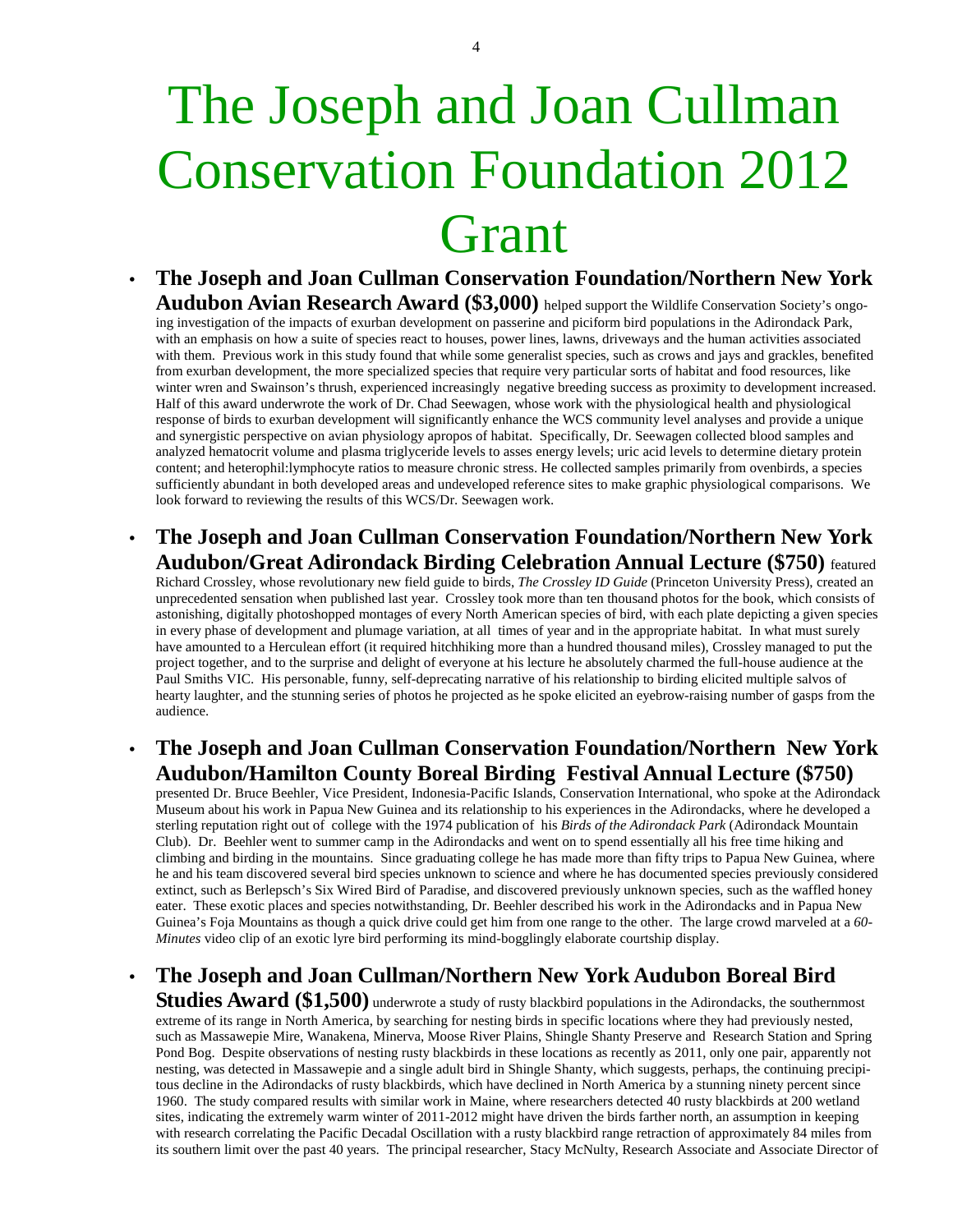Adirondack Ecological Center, entitled her research paper, *Rusty Blackbirds (Euphagus carolinus) in Adirondack Park: Needle in a Haystack, or Just Missing?* 

• **The Joseph and Joan Cullman/Northern New York Audubon Boreal and** 

**Montane Studies Award (\$2,250)** supported a technician and an intern who developed two new routes for the Adirondack component of Mountain Birdwatch, a huge citizen science initiative designed to monitor populations of sensitive bird species in the balsam fir-dominated high-elevation forests of New York and New England, with a particular focus on Bicknell's Thrush, the region's only endemic songbird. Administered by the Vermont Center for Ecostudies, Mountain Birdwatch deploys thirty percent of its technicians and volunteers in the Adirondacks (where all of the program's ten focal species, including blackpoll warbler, yellow-bellied flycatcher and other boreals, live), with the goal of serving as the primary database for these populations by following a recently enhanced and statistically more rigorous protocol designed to substantiate sciencebased conservation decision-making. The Nature Conservancy and the Trust for Public Land have established protective management zones based on Mountain Birdwatch datasets, and the U.S. Fish and Wildlife Service and the Canadian Wildlife Service have come to rely on these datasets to make conservation recommendations for rare and threatened species. The two researchers this summer established new routes on Gothics Mountain and Armstrong by conducting bird surveys at designated points and measuring habitat variables, such as canopy height and composition, amount of ground and shrub cover and the basal area of stems in the vicinity of each survey station. Volunteers, either camping or hiking in the dark in order to reach the summits by 4:00 a.m. (when Bicknell's thrush sings and calls more often than at other times of day and becomes, perforce, more easily detected) will survey these routes in 2013.

• **The Joseph and Joan Cullman Conservation Foundation/Northern New York Audubon Climatology Research Grant (\$1,000)** went to Dr. Elaina M. Tuttle, of Indiana State

University, who for the past twenty-five years has amassed detailed behavioral, physiological, ecological and evolutionary data on white-throated sparrows, which she suggests serves as the ideal model for the study of the evolutionary effects of global climate change, primarily because the species occurs in two distinct color morphs, each of which exhibits significant variation in sexual behavior as well as brood success/mortality depending on temperature. They occur as either tan- or white-stripe morphs (as distinguished by the color of their crown stripes) and mate disassortatively, with white-stripe males choosing tan-stripe females and vice versa, and the proportion of pair types changes with climate, with white-stripe/tan-stripe pairs experiencing greater reproductive success after a mild winter followed by a cool spring, and vice versa for tan-stripe/white-stripe pairs. The difference owes itself to differing sexual strategies, with white-stripe males investing heavily in securing additional mating possibilities through song, aggression and territorial intrusion, and tan-stripe males investing heavily in parental care. Dr. Tuttle's work, conducted for the past twenty-five years at the Cranberry Lake Biological Research Station in the Adirondack Park, consisted this summer of logging more than eight thousand hours in the field, monitoring ninety-eight sparrow nests, banding over one hundred thirty birds, documenting three thousand behavioral observations via GPS and studying parental behavior, social interactions, immune responses, parasite loads, hormonal levels and nest site selection. Dr. Tuttle wrote: "The data gathered this year were essential for strengthening and testing a structural equation climate model we developed, as 2012 was one of the warmest years on record and lead to extremes in both predation and parasite levels. Cullman/ NNYA funds helped support two student researchers, Lindsay Forette from the University of New England, and Maddie Dennie from Purdue University. Both students were immersed in the project and participated in all aspects of the research, including observations of behavior (often lasting many hours), the finding of new pairs and nests, mist-netting, banding birds, processing birds, collecting blood and semen samples (for paternity, hormonal and fertility assays), and using a resource-grade GPS."

• **Joseph and Joan Cullman Conservation Foundation/NNYA Citizen Science** 

**Outreach Grant (\$500)** supported the development of educational materials for the All-Taxa Biodiversity Inventory, a collaborative, volunteer group dedicated to surveying the diversity of life and connecting people to natural communities through participation in biological inventories in the Adirondack Park. The ATBI functions by organizing groups to focus on specific groups of organisms, which they then inventory by deploying expert, volunteer workers and dozens of citizen scientists in an intensive, twenty-four hour search for several designated taxa. The educational materials produced included laminated photo ID cards for the Fungal Taxonomic Working Group, bound, laminated images of fungi and plants, and field guides for the Avian Taxonomic Working Group, as well as other related materials meant to facilitate ATBI's Saranac Lake Bioblitz, which, this July, involved scores of volunteers and documented six hundred-seventy species of flora and fauna.

# • **Joseph and Joan Cullman Conservation Foundation/NNYA Education Grant**

**(\$500)** underwrote the implementation of the *Living Bird Exhibit, Phase Two* by the Northern Forest Institute, an initiative that involved the acquisition of eight additional bird feeders as well as several hundred feet of American Bird Conservancy Bird-Tape, a reflective material proven to decrease bird mortality from window strikes. The additional feeders will allow for an enhanced variety of foods, the better to attract a wider spectrum of species, and facilitate longer feeding sessions uninterrupted by humans refilling the feeders. Last year's grant to the Northern Forest Institute and its *Living Bird Exhibit* at SUNY ESF's Newcomb Adirondack Interpretive Center financed the purchase of snacks and beverages intended to generate a self-sustaining bird seed program, with the proceeds from sales dedicated to buying bird seed and the profits reinvested to perpetuate the program. The scheme worked, and the NFI reports that it began the bird feeding season with a full inventory of comestibles for sale as well as more cash than originally awarded to start the program.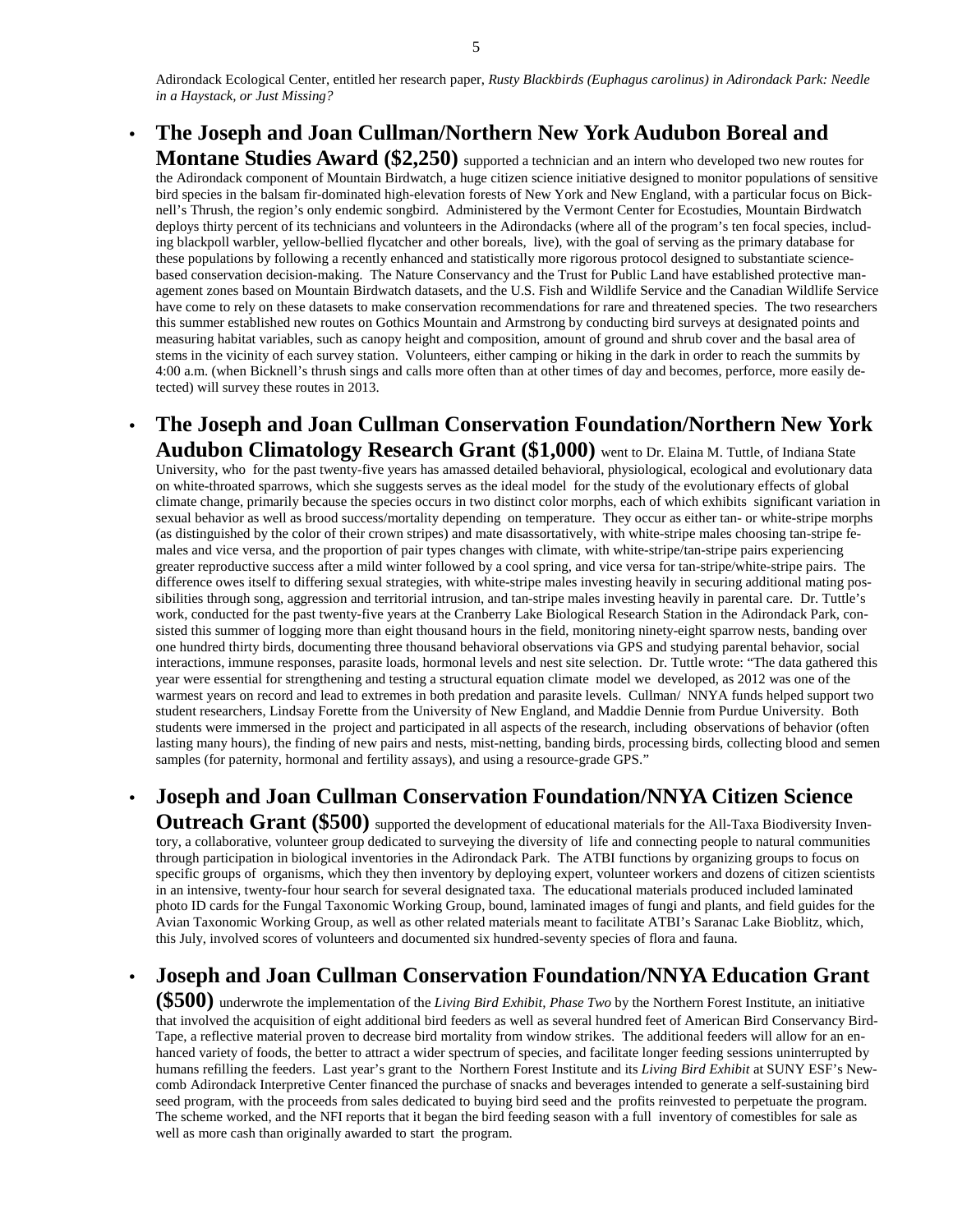# **The Mysterious Decline of the Rusty Blackbird**

Anyone who has been birding the Adirondacks for more than a decade has probably noticed the precipitous decline of Rusty Blackbird records in recent years. In spring and fall flocks of hundreds used to pass through the Champlain Valley, and in summer their high-pitched call echoed from wetlands across the Adirondacks. But in recent years Rusty Blackbirds have become a rare sight both in migration and in breeding season. So what happened?

It seems that such a question is not so simple to answer. In 2009 I began networking with a group of researchers known as the Rusty Blackbird Working Group, which was assembled by the Smithsonian Migratory Bird Center to help focus research on this declining species. In 2010 I conducted point counts throughout the Adirondacks with the support of the Cullman Foundation and found only 15 birds in 148 point counts. Since then similar point counts have been done in other regions by members of the working group, and it turns out that they are just as rare in other areas of the northeast, though they are still fairly common in Alaska. In addition to being sparse they can also be tricky to find—the birds are quiet and stealthy once they begin nesting, and they don't often return to the same place to nest year after year. This makes them a difficult bird to study, making the mystery of the decline very difficult to solve. But when you focus more than a dozen researchers on a single species you are bound to answer some questions, especially when you put all of them in a room together as was done at the Northeast Bird Conservation Conference this past October.

It turns out that there is no one major factor causing the decline of this species, but instead there are a number of smaller factors, some of which likely play a greater role than others. Breeding bird survey data shows the range of the Rusty Blackbird contracting along the southern edge of the boreal forest, in places like the Adirondacks, the northeast, and the southern edges of Ontario, Quebec, and Nova Scotia. This decline has been linked with climate change by looking at one of the main indicators of climate change, the Pacific Decadal Oscillation, the timing of which coincides with the species' decline beginning in the mid-1970's. Climate change has also been linked to changes in dragonfly populations, which are a major food source for Rusties on the breeding grounds. Studies of mercury levels in the species across its range show that individuals from the northeast population have the highest levels of the toxin, and these levels are higher than any other songbird species, a result of its predatory diet of macroinvertebrates. Such high levels have been shown to reduce breeding success of Common Loons and may be having the same effect on Rusty Blackbirds. Another study by the working group found that Rusties have an elevated number of blood parasites, an indicator of stress in birds, on both the breeding and wintering grounds. The wintering grounds pose other challenges to the species, including loss of floodplain forests in the Mississippi River Valley where the largest concentrations of the birds overwinter, and the loss of pecan groves, which provide an important winter food source. There may also be a threat of habitat loss along the species' migratory route, as the use of geolocators to track the species' migration revealed that some birds spend a number of days refueling in

the prairie pothole region of the U.S., a sensitive area to human development and climate change.

So the result of research so far is that we have even more questions than we started with, but we are definitely moving toward a greater understanding of the species' ecology in all aspects of its life cycle, which will eventually move us toward preserving habitat for the species. Research on the wintering grounds has shown us that shallow water, leaf litter, and pecan groves are important, and we can now work to conserve habitats that provide these features. The breeding grounds are a little trickier, as it's still not clear why the species has disappeared from wetlands in the Adirondacks and the rest of the northeast. More research is needed to determine whether this is a factor of changing water levels, reduced prey populations, or a response to climate change. So what can you do to help? Keep an eye out for Rusty Blackbirds, and report your sightings to e-bird so that researchers can see where the birds are (and aren't), which helps them focus their research efforts. They are a tricky bird to find, and so few remain in the Adirondacks that every sighting helps. Research is ongoing and in a few more years we hope to have more answers than questions to solving the mystery of the species' decline.

#### **--Melanie McCormack**



 *Rusty Blackbird* 

# **Poetry Corner**

# *from Thirteen Ways of Looking at a Blackbird*

#### **VIII**

 I know noble accents And lucid, inescapable rhythms; But I know, too, That the blackbird is involved In what I know.

 IX When the Blackbird flew out of sight, It marked the edge Of one of many circles.

**—Wallace Stevens**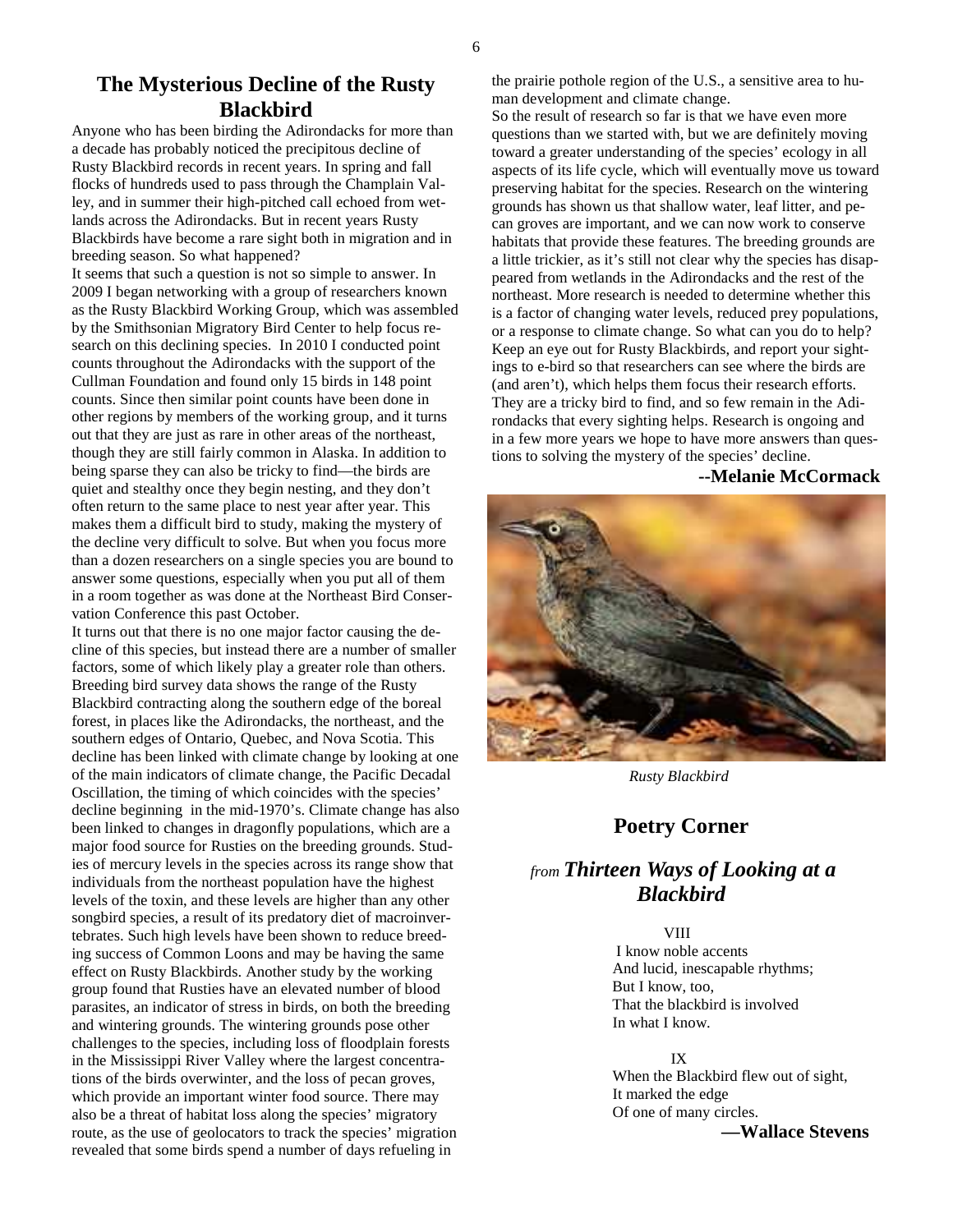# **The Bicknell's Thrush Habitat Protection Fund at the Adirondack Community Trust**

Launching a new effort to protect the rare Bicknell's Thrush, an alliance of North American scientists and conservationists is taking the unusual step of funding a team of Dominican biologists to work in the migratory songbird's Caribbean wintering habitat.

 The Bicknell's Thrush Habitat Protection Fund has awarded a \$5,000.00 grant to Grupo Jaragua, whose biologists will study the thrush in forested mountains on the Dominican Republic's border with Haiti. The grant recognizes a need to protect the songbird across its entire range, particularly in its threatened winter destinations.

 "The Bicknell's thrush has two homes—one here in North America and the other in the Caribbean Basin," said Chris Rimmer, executive director of the Vermont Center for Ecostudies, a research group working to conserve the thrush. "Our efforts to protect this vulnerable songbird can't stop at the water's edge. We need to concentrate our work where the threats are most severe and imminent."

 Brown, speckled and reclusive, Bicknell's Thrush is one of North America's rarest nesting songbirds. Each spring it makes a 1,200-mile journey north from only four Caribbean islands to breed in restricted high mountain and coastal forest sites in the northeastern United States and Canada. In early fall, the thrush begins a demanding return trip to the Caribbean region.

 The songbird's small population and fragmented distribution may compound its ability to withstand cumulative threats from charcoal production and unsustainable agriculture and forestry practices in the Caribbean, as well as climate change, mercury contamination and habitat loss in North America. The U.S. Fish and Wildlife Service is considering listing Bicknell's Thrush as a federally endangered species.

 Grupa Jaragua, a non-profit conservation group based in the Dominican Republic, will use the grant to search for Bicknell's Thrushes, map their habitat, and asses conservation threats in the southern Sierra de Bahoruco, a crucial wintering area for the songbird. Results from the work, which is planned to include volunteers from communities in and around the thrush's habitat, will inform the effective conservation of dwindling forests in this region on the Haitian border.

 During the past two decades, biologists have focused most of their research on Bicknell's Thrush breeding grounds in the United States and Canada. The grant to Grupo Jaragua embraces a "full life-cycle" approach to conservation, a strategy researchers use for other migratory wildlife, such as Monarch butterflies and Atlantic salmon.

 "Bicknell's Thrush benefits when we work directly with partners on the ground in Hispaniola," said Mike Berger, director of conservation and science for Audubon New York. "We hope this first grant inspires more donations to the fund so that we can continue innovative efforts to protect this remarkable songbird."

 Sixto Inchaustegui, a senior scientist with Grupa Jaragua, said the grant would allow his team to establish an essential local presence in a forest under heavy pressure from illegal agricultural expansion and charcoal production. "By better understanding Bicknell's Thrush and its conservation needs," he said, "Jaragua and our partners will more effectively tackle pressing issues that threaten all biodiversity in this sensitive region."

 "Though they are more than a thousand miles away, Grupo Jaragua are our partners in ensuring that Bicknell's Thrush return to our Adirondack mountaintops each summer," said Zoe Smith, Director of the Wildlife Conservation Society Adirondack Program. "We congratulate Grupo Jaragua on their grant and look forward to being able to continue to support international conservation for wildlife through innovative approaches such as this fund."

 "The grant was made possible by many donations to the Fund from corporations, organizations, and individuals who recognize that conserving local biodiversity may require supporting conservation efforts far from the northern forests," said Burger.

 With a world population estimated at 100,000 or fewer individuals, which is low for a songbird and troubling to researchers, Bicknell's Thrush has a corps of scientists and conservation organizations working on its behalf.

 The Bicknell's Thrush Habitat Protection Fund is a joint project of the Adirondack Council, Adirondack Chapter of The Nature Conservancy, Audubon New York, Vermont Center for Ecostudies, and the Wildlife Conservation Society. The Adirondack Community Trust (ACT) administers the fund and accepts donations at: http://www.generousact.org/ donate.

The International Bicknell's Thrush Conservation Group (IBTCG) is an alliance of scientists, natural resource managers, and conservation planners advancing the study and conservation of Bicknell's thrush through science and international cooperation. In 2007, IBTCG issued a conservation plan for the songbird that recognizes the need to work across its entire range. The report is available at:

http://www.bicknellsthrush.org/conservation.

(*Press Release issued by Audubon New York and Vermont Center for Ecostudies)* 

# **Talk About Bicknell's Thrush…**

This July Pat and I led a group from the New York State Ornithological Association up Whiteface in search of Bicknell's Thrush and other boreals. As we gawked at a cooperative Bicks, **Tommy Kirby**, a fourteen-year-old birder in the group, snapped a quick, but lovely, photo of the bird.